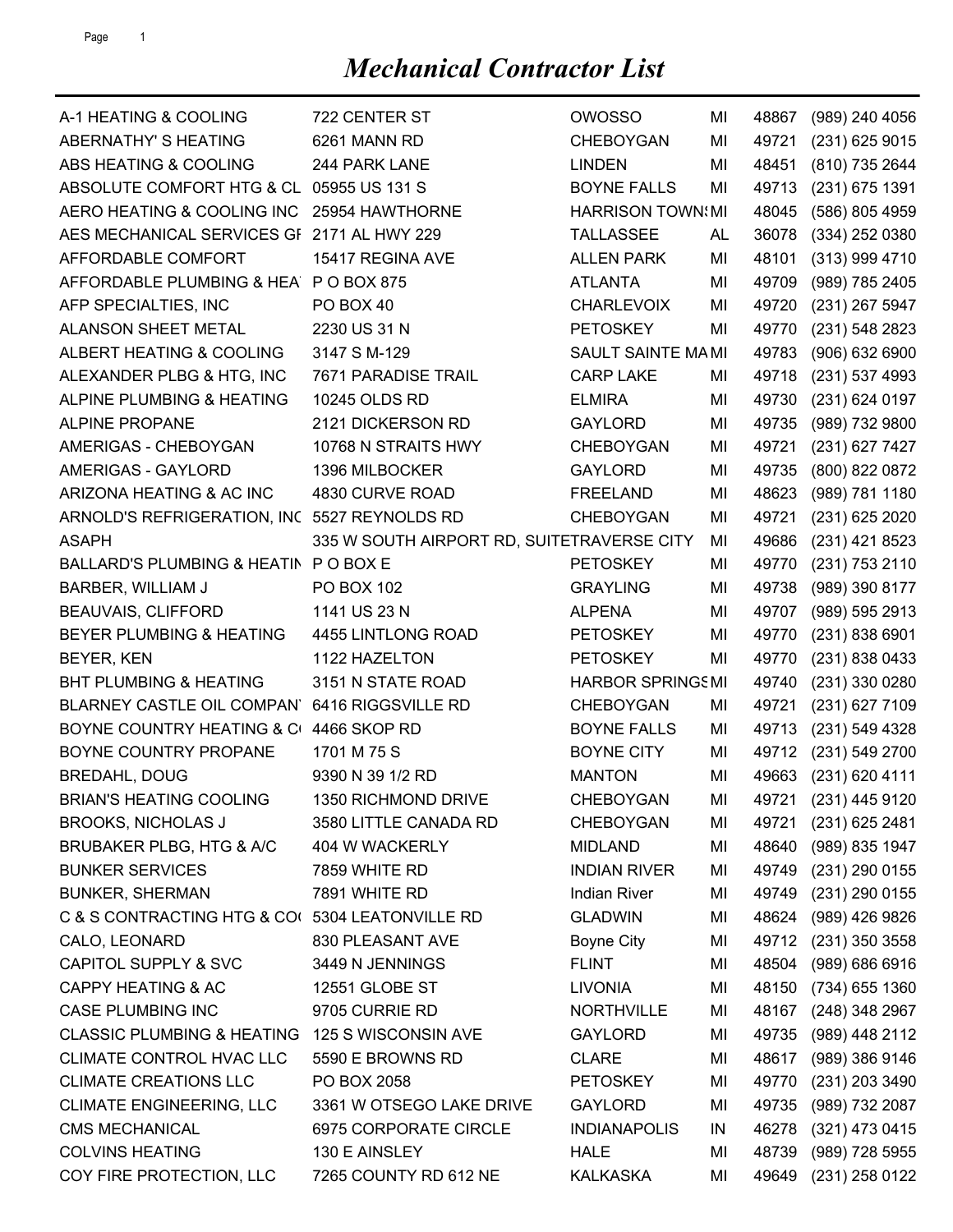| <b>CROFF PLUMBING &amp; HEATING</b>                | 1305 HUFFMAN LAKE RD     | <b>VANDERBILT</b>                     | MI | 49795 | (989) 858 5577       |
|----------------------------------------------------|--------------------------|---------------------------------------|----|-------|----------------------|
| <b>DAILEY MECHANICAL</b>                           | 5480 WILL DR             | <b>INDIAN RIVER</b>                   | MI | 49749 | (231) 238 1076       |
| DENNIS ALWARD SERVICES L L                         | P O BOX 369              | <b>GLADWIN</b>                        | MI | 48624 | (989) 429 5861       |
| DOC'S PLUMBING & HEATING, IN PO BOX 874            |                          | <b>MACKINAW CITY</b>                  | MI | 49701 | (231) 436 5320       |
| DRF INSTALLATIONS                                  | 1495 E WHITMAN           | <b>MORRIS</b>                         | IL | 60450 | (630) 615 4580       |
| ELLSWORTH FARMERS EXCHAN PO BOX 98                 |                          | <b>ELLSWORTH</b>                      | MI | 49729 | (231) 588 2300       |
| <b>EMMET BRICK &amp; BLOCK</b>                     | P O BOX 306              | <b>PETOSKEY</b>                       | MI | 49770 | (231) 348 5959       |
| FAMILY HEATING & CLG CO, IN( 519 WEST 2ND STREET   |                          | <b>GAYLORD</b>                        | ΜI | 49735 | (989) 732 8099       |
| <b>FERRELLGAS</b>                                  | 603 US HWY 41 E          | <b>NEGAUNEE</b>                       | ΜI | 49866 |                      |
| FIRE PROTECTIVE SERVICES                           | 2710 NORTH RIDGE STE F   | <b>GRAND RAPIDS</b>                   | MI | 49544 | $(616)$ 453 4800     |
| <b>FIRECLASS</b>                                   | PO BOX 930559            | <b>WIXOM</b>                          | MI | 48393 | (248) 313 1331       |
| FIRESIDE HEARTH & LEISURE IN 10402 N STRAITS HWY   |                          | <b>CHEBOYGAN</b>                      | MI | 49721 | (231) 627 6222       |
| FORMAN JR, THOMAS E.                               | 702 S CENTER AVE         | <b>GAYLORD</b>                        | ΜI | 49735 | (989) 732 6522       |
| FORMAN MECHANICAL, LLC                             | PO BOX 1595              | <b>GAYLORD</b>                        | MI | 49734 | (989) 705 8436       |
| <b>FOSTER'S HEATING &amp; COOLING</b>              | 6475 AFTON RD            | <b>AFTON</b>                          | MI | 49705 | $(231)$ 818 1063     |
| <b>FUERST PLUMBING INC</b>                         | 2037 S ALMONT AVE        | <b>IMLAY CITY</b>                     | MI | 48444 | (810) 724 6861       |
| FURGESON, RANDALL                                  | 905 HOWARD ST            | <b>PETOSKEY</b>                       | MI | 49770 | (231) 838 6502       |
| <b>G &amp; S MECHANICAL LLC</b>                    | 2736 N JOHNSON RD        | <b>WEIDMAN</b>                        | MI | 48893 | (989) 644 2106       |
| GARRISON PLUMBING & HEATIN 727 BREN DEL DR         |                          | <b>PETOSKEY</b>                       | ΜI | 49770 | (231) 373 6237       |
| GINOP PLUMBING & HEATING, II 2951 U S 31 SOUTH     |                          | <b>ALANSON</b>                        | ΜI | 49706 | (231) 347 4242       |
| <b>GLOCKZIN HVAC INC</b>                           | 14092 152nd Ave          | <b>GRAND HAVEN</b>                    | MI | 49417 | (616) 638 1230       |
| <b>GRAND TRAVERSE REFRIGERA</b>                    | 1305 STEPKE COURT        | <b>TRAVERSE CITY</b>                  | MI | 49684 | (231) 943 4451       |
| GREAT LAKES PLBG, HTG & A/C                        | 1860 US 31 NORTH         | <b>PETOSKEY</b>                       | MI | 49770 | (231) 347 3900       |
| <b>GRIFFIN MECHANICAL</b>                          | 5675 GREENWOOD RD        | <b>PETOSKEY</b>                       | MI | 49770 | (231) 347 0049       |
| H & B PLUMBING & HEATING, INC PO BOX 618           |                          | <b>CHEBOYGAN</b>                      | MI | 49721 | (231) 627 2100       |
| H <sub>2</sub> OASIS                               | 1182 S OTSEGO AVE        | <b>GAYLORD</b>                        | MI | 49735 | (989) 732 8020       |
| HAGGARD'S PLBG & HTG, INC                          | PO BOX 35                | <b>CHARLEVOIX</b>                     | MI | 49720 | $(231)$ 547 4046     |
| <b>HANK'S HEATING &amp; COOLING</b>                | 10352 PICKEREL LAKE RD   | <b>PETOSKEY</b>                       | MI | 49770 | $(231)$ 373 9833     |
| HAYDEN, JONATHAN                                   | 211 GEORGE ST            | <b>CHEBOYGAN</b>                      | MI | 49721 | (231) 597 9350       |
| HILLIARD HEATING & AC                              | 3014 TOWERHILL           | HOUGHTON LAKE MI 48629 (989) 302 7324 |    |       |                      |
| HOBSON ELECTRIC COMPANY,                           | 3699 N ELM STREET        | <b>ONAWAY</b>                         | MI |       | 49765 (989) 733 4383 |
| HUBBARD LAKE HEATING                               | 11769 WOLF CREEK RD      | <b>HUBBARD LAKE</b>                   | MI |       | 49747 (989) 737 4200 |
| INLAND LAKES HTG, CLG & PLB( PO BOX 269            |                          | <b>TOPINABEE</b>                      | MI | 49791 | $(231)$ 238 6918     |
| J P HEATING OF N MICHIGAN, L BOX 459               |                          | <b>GAYLORD</b>                        | MI |       | 49735 (989) 732 7571 |
| <b>JETT AIR</b>                                    | 2804 POLISH LINE RD      | <b>CHEBOYGAN</b>                      | MI | 49721 | (231) 445 8129       |
| JOHN E GREEN CO                                    | 220 VICTOR AVENUE        | <b>HIGHLAND PARK</b>                  | MI |       | 48203 (313) 868 2400 |
| JOHN'S PLUMBING & HEATING, I 161 W FRIEDRICH ST    |                          | <b>ROGERS CITY</b>                    | MI |       | 49779 (989) 734 4971 |
| <b>JOHNSON PROPANE</b>                             | P O BOX 629              | <b>GAYLORD</b>                        | MI |       | 49735 (989) 732 2451 |
| <b>JULIAN HVAC</b>                                 | 3563 N MAINSTEE RIVER RD | <b>FREDERIC</b>                       | MI | 49733 | (989) 390 0608       |
| K & K INDUSTRIES, INC                              | 4996 M 117               | NEWBERRY                              | MI |       | 49868 (906) 293 5242 |
| K & L PLUMBING & HEATING, LL( 4936 E BEAR RIVER RD |                          | <b>BOYNE FALLS</b>                    | MI |       | 49713 (231) 347 8637 |
| KILE PLUMBING & HEATING                            | 2897 M-18                | <b>BEAVERTON</b>                      | MI |       | 48612 (989) 435 7061 |
| KIP'S PLUMBING & HEATING                           | 12510 M 68               | <b>MILLERSBURG</b>                    | MI | 49759 | (989) 733 4341       |
| LAKESIDE HEATING & COOLING P O BOX 172             |                          | <b>WALLOON LAKE</b>                   | MI |       | 49796 (231) 675 3783 |
| M & M PLBG, HTG & COOLING, IN PO BOX 576           |                          | <b>INDIAN RIVER</b>                   | MI |       | 49749 (231) 238 7201 |
| M BROWN HEATING & AC                               | 1005 MAIN ST             | PRUDENVILLE                           | MI |       | 48651 (989) 430 9248 |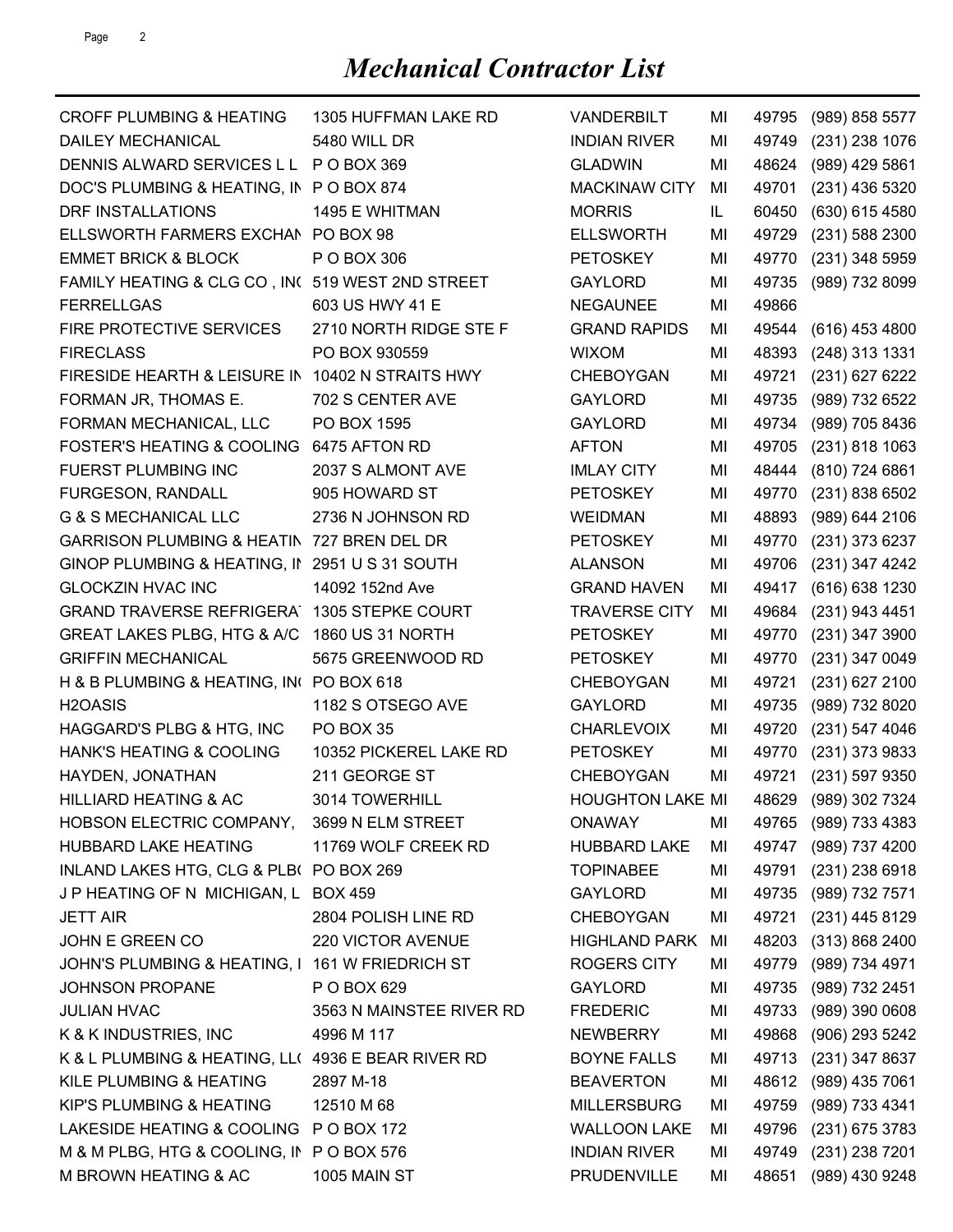| M D HEAT                                         | P O BOX 324                 | <b>ELK RAPIDS</b>       | MI | 49629 | $(231)$ 668 3026     |
|--------------------------------------------------|-----------------------------|-------------------------|----|-------|----------------------|
| M J B MOBILE & MODULAR                           | 12345 HEMLOCK               | <b>POSEN</b>            | MI | 49776 | (989) 766 2345       |
| MACGREGOR PLUMBING & HEA 235 FRANKLIN PARK       |                             | <b>HARBOR SPRINGSMI</b> |    | 49740 | (231) 526 9633       |
| MACKINAW BAY DEVELOPMENT 701 S HURON             |                             | <b>MACKINAW CITY</b>    | MI | 49701 | (231) 436 4250       |
| MARK & SONS PLUMBING & HEA P O BOX 181           |                             | <b>ST IGNACE</b>        | ΜI | 49781 | (906) 643 9597       |
| MASON, TOM                                       | 7075 WHITE ROAD             | <b>INDIAN RIVER</b>     | ΜI | 49749 | (231) 549 2599       |
| MATELSKI PLUMBING & HEATIN(3695 COBB RD          |                             | <b>BOYNE FALLS</b>      | MI | 49713 | (231) 330 4067       |
| <b>MAY PLUMBING &amp; HEATING</b>                | 7171 MISSION RD             | <b>ALANSON</b>          | ΜI | 49706 | (231) 548 5319       |
| <b>MCGUIRE HEATING &amp; COOLING</b>             | 6333 W MAIN ST              | <b>WEIDMAN</b>          | ΜI | 48893 | (989) 644 6282       |
| MICHIGAN HEATING & COOLING                       | 501 W MITCHELL ST, SUITE #1 | <b>PETOSKEY</b>         | MI | 49770 | (231) 439 9041       |
| <b>MOYER PLUMBING &amp; HEATING</b>              | 1094 HAYES TOWER RD         | <b>GAYLORD</b>          | ΜI | 49735 | (989) 732 5752       |
| NORTH POINTE PLBG & HTG, IN PO BOX 557           |                             | <b>GAYLORD</b>          | ΜI | 49734 | (989) 731 0338       |
| NORTHERN MICHIGAN MECHAN 6137 THEISEN RD         |                             | <b>ELMIRA</b>           | ΜI | 49730 | (989) 350 0612       |
| NORTHWEST FIRE LLC                               | <b>PO BOX 188</b>           | <b>ELK RAPIDS</b>       | MI | 49629 | (231) 590 9933       |
| NORTHWEST MECHANICAL, INC 8315 US HIGHWAY 31 N   |                             | Alanson                 | MI | 49706 | (231) 348 4400       |
| POSITIVE CHIMNEY & FIRE PLA( 6717 E M-115        |                             | <b>CADILLAC</b>         | ΜI | 49601 | (231) 775 7941       |
| PREMIER PLUMBING & HEATING PO BOX 5298           |                             | <b>CHEBOYGAN</b>        | MI | 49721 | (231) 420 4986       |
| <b>QUALITY PLBG &amp; MECH, INC</b>              | P O BOX 1811                | <b>GAYLORD</b>          | MI | 49734 | (989) 732 5700       |
| R & R MECHANICAL SERVICES                        | 433 CROFTON SE              | <b>GRAND RAPIDS</b>     | ΜI | 49507 | $(616)$ 452 6888     |
| RAPID FIRE PROTECTION, INC                       | 1000 MUSKEGON N W           | <b>GRAND RAPIDS</b>     | ΜI | 49504 | $(616)$ 454 9800     |
| <b>RAPPUHN HEATING</b>                           | PO BOX 601                  | <b>FREELAND</b>         | MI | 48623 | (989) 695 2321       |
| RATHBUN JR, DANIEL S                             | 248 RIDGEWOOD DR            | PRUDENVILLE             | MI | 48651 | (231) 409 6373       |
| <b>RELIABLE PLBG &amp; HTG</b>                   | 414 LYON                    | <b>MIDLAND</b>          | ΜI | 48640 | (989) 835 6451       |
| RICHENDOLLAR'S STOVES & FIF                      | 10402 N STRAITS HWY         | <b>CHEBOYGAN</b>        | ΜI | 49721 | (231) 627 6222       |
| <b>RICKY'S HEATING</b>                           | 10594 COSTER RD             | <b>FIFE LAKE</b>        | ΜI | 49633 | (231) 409 7800       |
| RITE CHOICE HEATING                              | PO BOX 1123                 | <b>EVART</b>            | MI | 49631 | (231) 734 6473       |
| ROSINSKI, ALBIN J                                | 9588 S CEDAR RD             | <b>CEDAR</b>            | ΜI | 49621 | (231) 313 8988       |
| RP CARDER MECHANICAL LLC                         | 413 BURGESS ST              | <b>MIDLAND</b>          | ΜI | 48674 | (989) 486 3436       |
| S S L CREATIONS                                  | 8300 TROUT LILY TRAIL       | <b>WOLVERINE</b>        | MI | 49799 | (231) 525 6166       |
| <b>SGI HEATING &amp; COOLING</b>                 | 4371 TORREY RD              | <b>FLINT</b>            | MI |       | 48507 (810) 820 4604 |
| SHEREN PLBG & HTG                                | PO BOX 2090                 | <b>PETOSKEY</b>         | MI | 49770 | (231) 347 3900       |
| SHEREN PLBG & HTG, INC                           | 3801 RENNIE SCHOOL RD       | <b>TRAVERSE CITY</b>    | MI |       | 49684 (231) 943 7916 |
| SMITH PUMPS & PLUMBING INC PO BOX 13             |                             | <b>OWOSSO</b>           | ΜI |       | 48867 (989) 725 2853 |
| SPRAY'S PLUMBING & HEATING POBOX 6               |                             | <b>CHEBOYGAN</b>        | MI | 49721 | (231) 627 4526       |
| STANDARD PLUMBING & HEATIN                       | <b>PO BOX 234</b>           | <b>ONAWAY</b>           | MI | 49765 | (989) 733 8309       |
| STECKMAN, DONALD                                 | 603 US 41                   | <b>NEGAUNEE</b>         | MI | 49866 | (800) 530 0113       |
| STRAITS MECHANICAL LLC                           | 8693 TOWNLINE RD            | <b>CHEBOYGAN</b>        | MI | 49721 | (231) 420 1738       |
| SUBURBAN PROPANE                                 | 320 NORTHFIELD DR           | <b>BATTLE CREEK</b>     | MI | 49015 | (517) 320 2218       |
| SUBURBAN PROPANE                                 | 13440 HARRIS RD             | <b>MILLINGTON</b>       | MI | 48746 | (248) 249 7884       |
| <b>SUMMIT COMPANIES</b>                          | 1798 NORTHERN STAR DRIVE    | <b>TRAVERSE CITY</b>    | MI | 49696 | (231) 947 6035       |
| SUPERIOR MECHANICAL OF CH. 9472 MAPLE GROVE ROAD |                             | <b>CHARLEVOIX</b>       | MI | 49720 | (231) 347 3787       |
| SUPERIOR NATIONAL SERVICE                        | 3087 38TH STREET            | <b>HAMILTON</b>         | MI | 49419 | (616) 886 4338       |
| SWAIN, DONALD                                    | 12506 E SHORE DRIVE         | <b>MILLERSBURG</b>      | MI | 49759 | (989) 733 4236       |
| SWAN PLUMBING, INC                               | 1344 RICHMOND DR            | <b>CHEBOYGAN</b>        | MI | 49721 | $(231)$ 627 5555     |
| <b>TELEGRAPH HEATING</b>                         | 1350 RICHMOND DR            | CHEBOYGAN               | MI | 49721 | (810) 222 9280       |
| TEMPERATURE CONTROL, INC                         | 1623 NORTHERN STAR DR       | <b>TRAVERSE CITY</b>    | MI | 49686 | (231) 922 1862       |